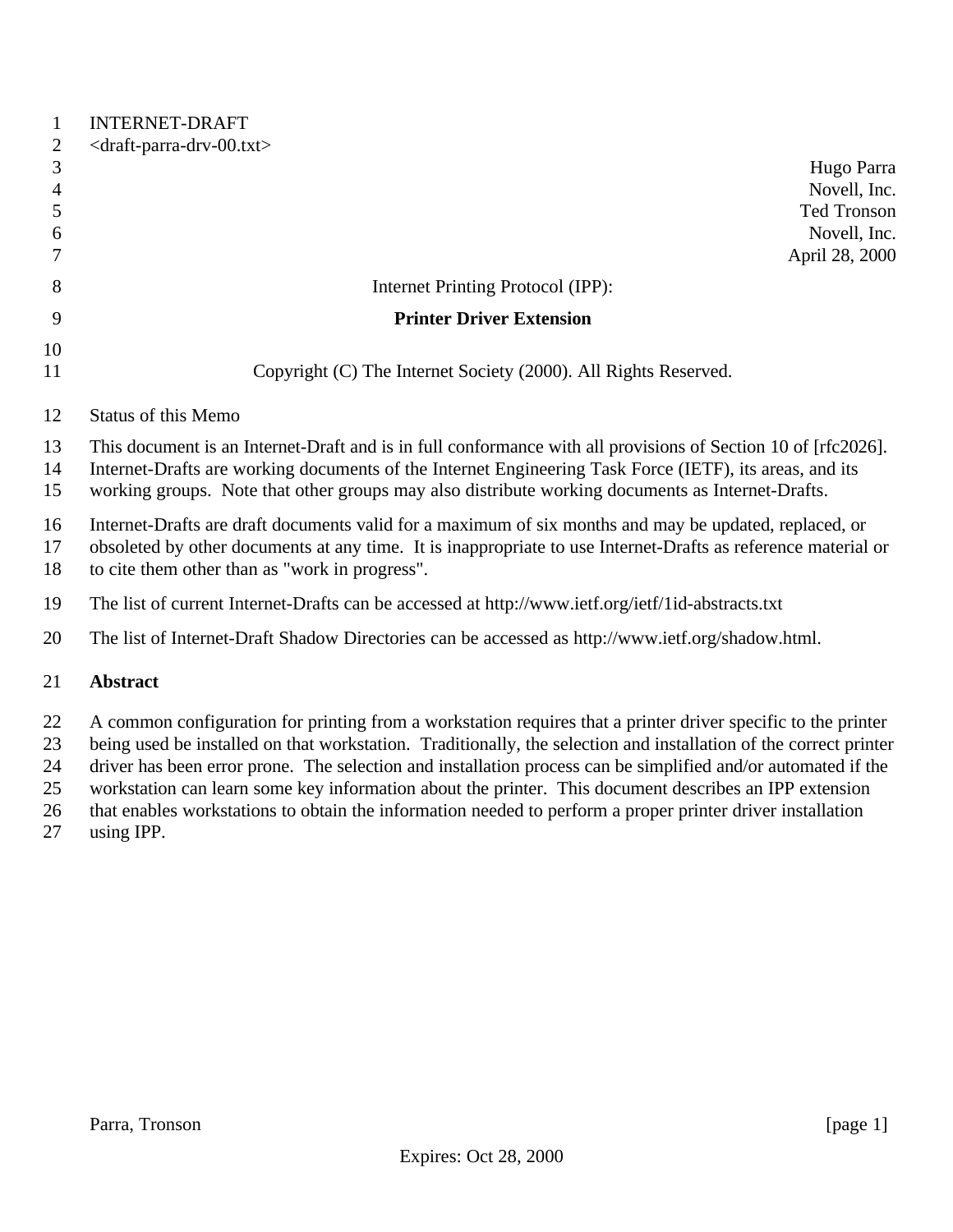- The full set of IPP documents includes:
- Design Goals for an Internet Printing Protocol [RFC2567]
- Rationale for the Structure and Model and Protocol for the Internet Printing Protocol [RFC2568]
- Internet Printing Protocol/1.1: Model and Semantics [ipp-mod]
- Internet Printing Protocol/1.1: Encoding and Transport [ipp-pro]
- Internet Printing Protocol/1.1: Implementer's Guide [ipp-iig]
- Mapping between LPD and IPP Protocols [RFC2569]
- 

The "Design Goals for an Internet Printing Protocol" document takes a broad look at distributed printing

- functionality, and it enumerates real-life scenarios that help to clarify the features that need to be included in
- a printing protocol for the Internet. It identifies requirements for three types of users: end users, operators,
- and administrators. It calls out a subset of end user requirements that are satisfied in IPP/1.0. A few
- OPTIONAL operator operations have been added to IPP/1.1.
- The "Rationale for the Structure and Model and Protocol for the Internet Printing Protocol" document
- describes IPP from a high level view, defines a roadmap for the various documents that form the suite of IPP
- specification documents, and gives background and rationale for the IETF working group's major decisions.
- The "Internet Printing Protocol/1.1: Encoding and Transport" document is a formal mapping of the abstract
- operations and attributes defined in the model document onto HTTP/1.1 [RFC2616]. It defines the
- encoding rules for a new Internet MIME media type called "application/ipp". This document also defines
- the rules for transporting a message body over HTTP whose Content-Type is "application/ipp". This
- document defines a new scheme named 'ipp' for identifying IPP printers and jobs.
- The "Internet Printing Protocol/1.1: Implementer's Guide" document gives insight and advice to
- implementers of IPP clients and IPP objects. It is intended to help them understand IPP/1.1 and some of the
- considerations that may assist them in the design of their client and/or IPP object implementations. For
- example, a typical order of processing requests is given, including error checking. Motivation for some of
- the specification decisions is also included.
- The "Mapping between LPD and IPP Protocols" document gives some advice to implementers of gateways
- between IPP and LPD (Line Printer Daemon) implementations.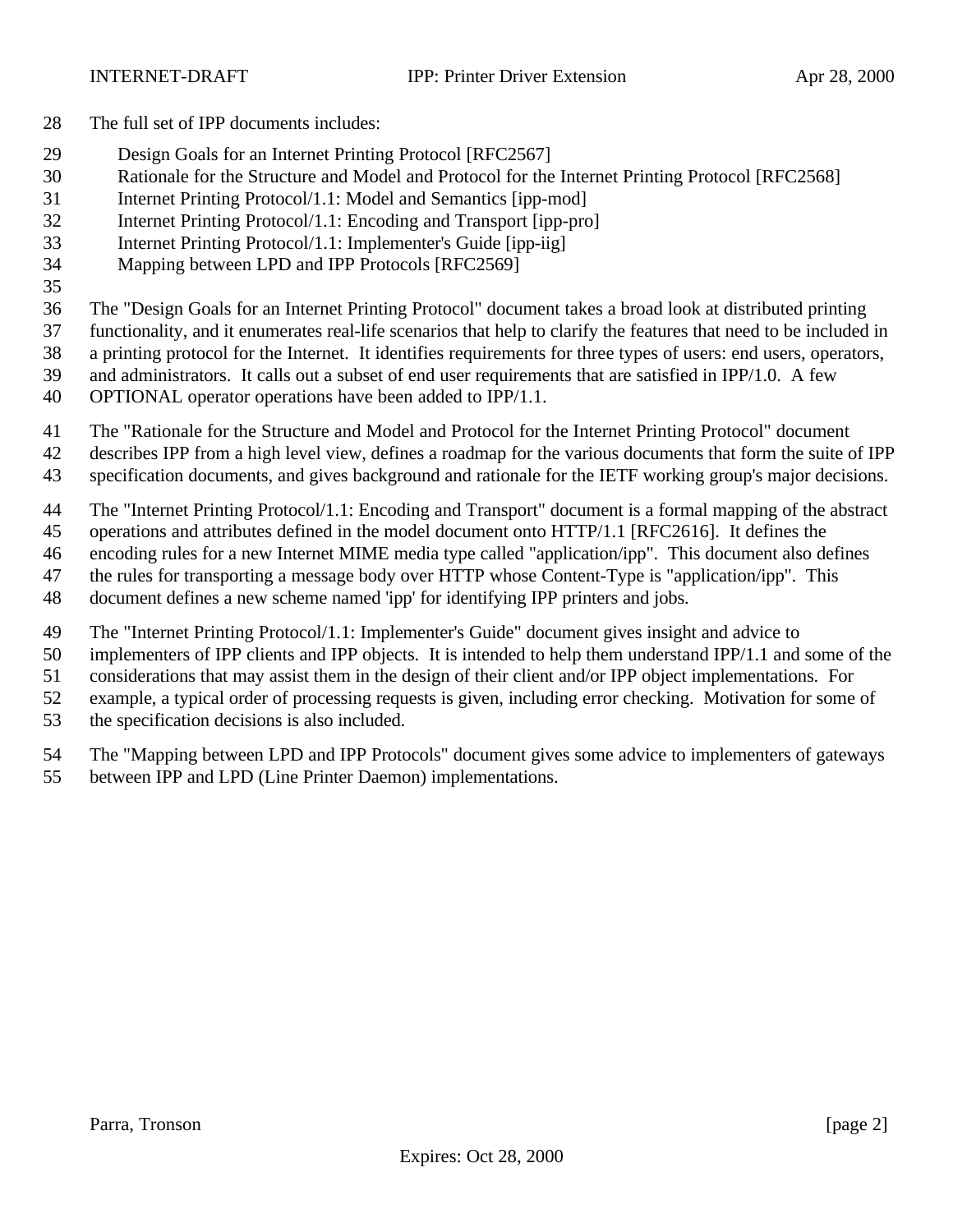| 56             |              |                          |  |
|----------------|--------------|--------------------------|--|
| 57             |              | <b>Table of Contents</b> |  |
| 58             | $\mathbf{1}$ |                          |  |
| 59             | 2            |                          |  |
| 60<br>61<br>62 | 3<br>3.1     | 3.2                      |  |
| 63             | 4            |                          |  |
| 64             | 5            |                          |  |
| 65             | 6            |                          |  |
| 66             | 7            |                          |  |
| 67             | 8            |                          |  |
| 68             | 9            |                          |  |
| 69             | 10           |                          |  |
| 70<br>71       | 11           |                          |  |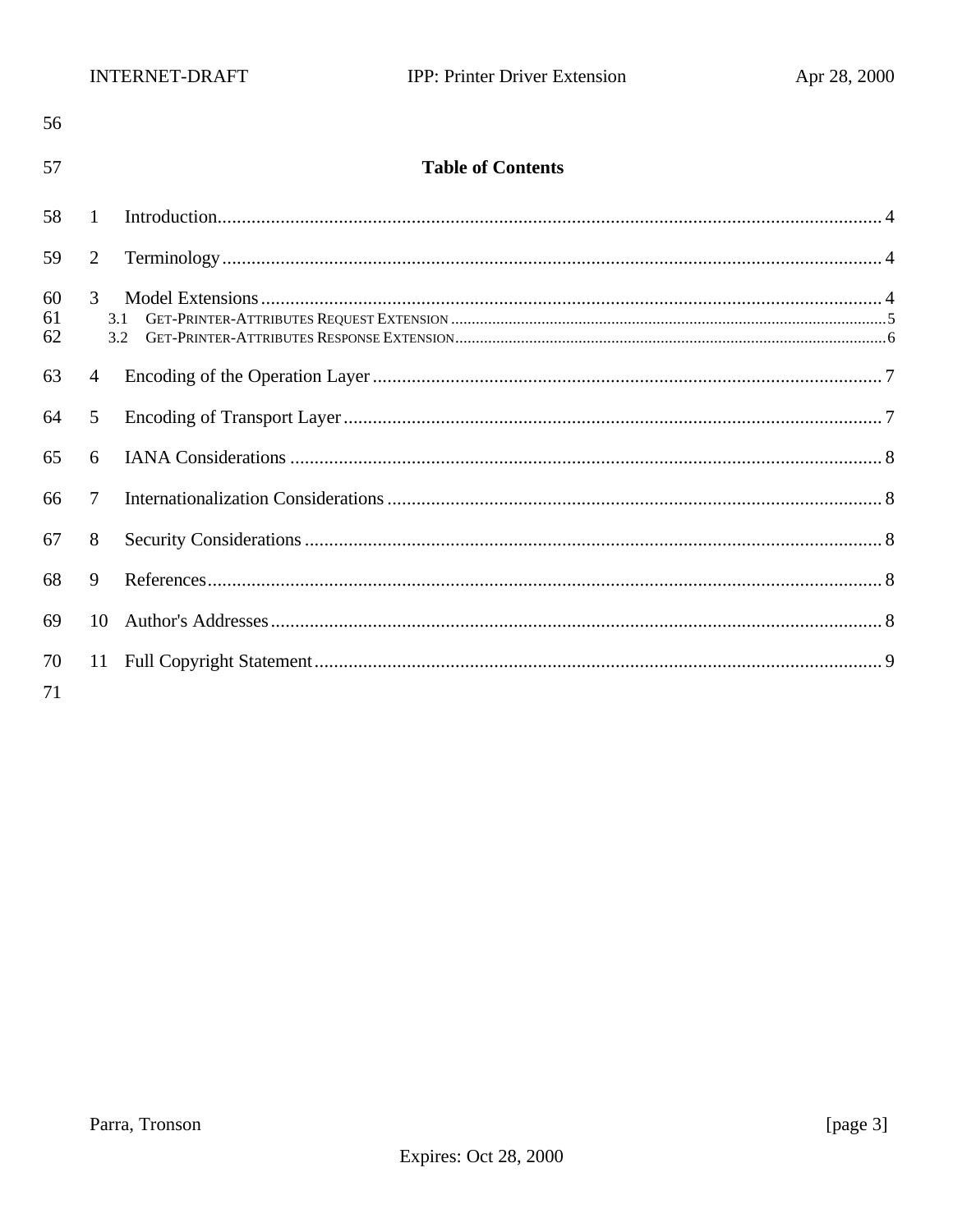## **1 Introduction**

 A common configuration for printing from a workstation requires that a printer driver specific to the printer being used be installed on that workstation. Selection and configuration of the appropriate printer driver can be simplified and even automated if the workstation can obtain some key information about the printer. With a few extensions, IPP provides a reliable and simple vehicle for printers to convey this information to interested workstations. The IPP extensions described in this document enable a flexible solution for installing printer drivers on workstations running different operating systems, for printers of all makes and models, using printer driver repositories of different sorts. A possible repository for the printer driver is the printer itself. The extensions necessary for getting a printer driver from the printer are also described in this document.

## **2 Terminology**

 This document uses terms such as "attributes", "keywords", and "support". These terms have special meaning and are defined in the model terminology [ipp-mod] section 12.2.

- Capitalized terms, such as MUST, MUST NOT, REQUIRED, SHOULD, SHOULD NOT, MAY, NEED
- 87 NOT, and OPTIONAL, have special meaning relating to conformance. These terms are defined in [ipp-
- 88 mod] section 12.1 on conformance terminology, most of which is taken from RFC 2119 [RFC2119].
- This section defines the following additional terms that are used throughout this document:
- REQUIRED: if an implementation supports the extensions described in this document, it MUST support a REQUIRED feature.
- OPTIONAL: if an implementation supports the extensions described in this document, it MAY support an OPTIONAL feature.

## **3 Model Extensions**

- To assist workstations in the printer driver installation process, an IPP printer needs to provide the
- workstation with information about the driver, such as the driver's name and location/s. This information
- needs to match the workstation's specific environment, such as its operating system, preferred natural
- language, and preferred document format.
- An IPP Printer uses the new printer-description attribute "printer-driver-supported" to represent its printer driver information. This information MAY include one or more uri's indicating where to obtain the binary files for each printer driver it supports. Given this information, the workstation may use the protocol implied by an uri to obtain the printer driver implementation. Standard uri types (e.g., ftp, http, and ipp) as well uri types associated with proprietary protocols may be used. To enable using existing protocols for downloading printer driver binaries, all the files necessary to install a given printer driver MUST be
- compressed into a single file.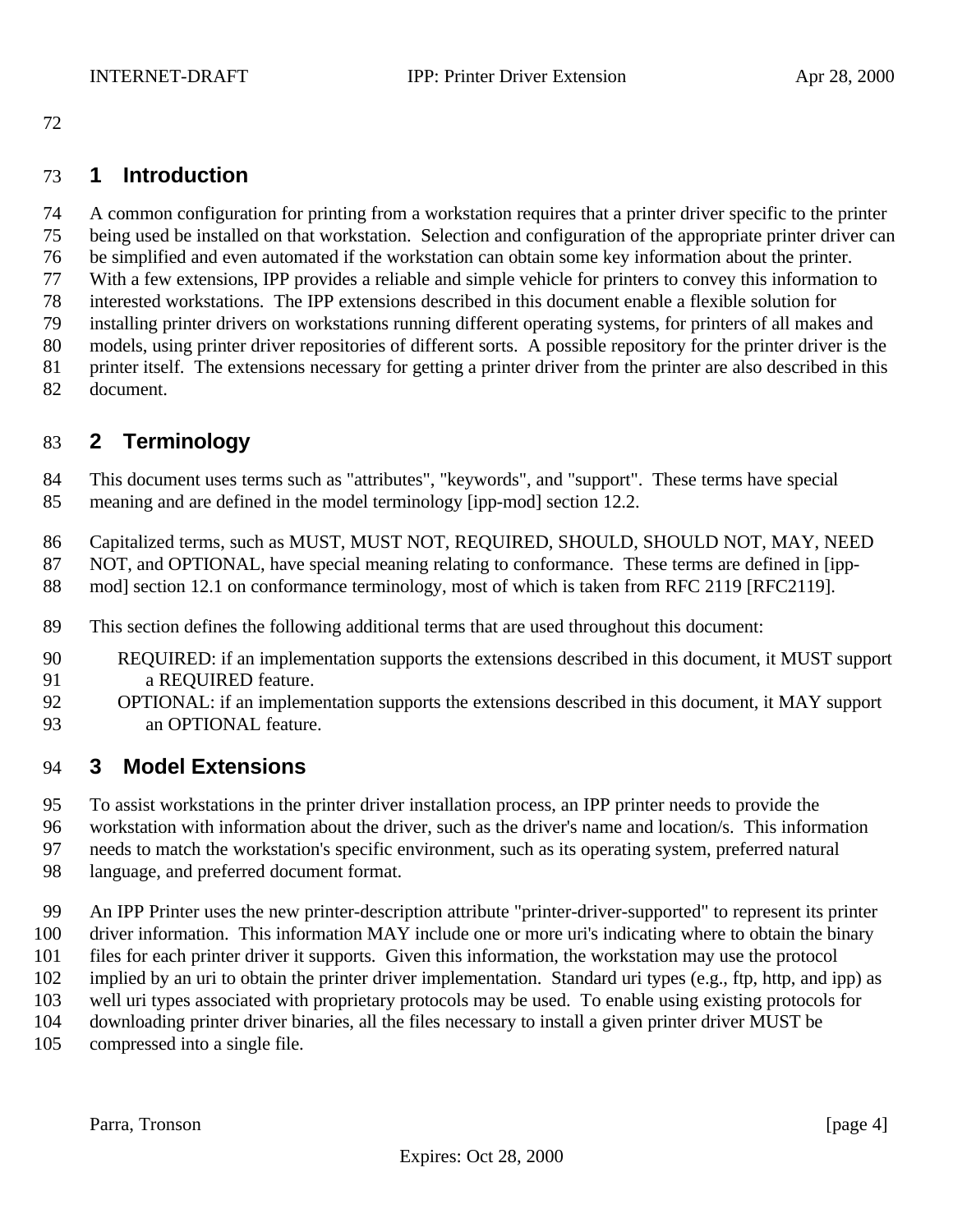If one of the uri's returned is an IPP uri, the workstation may download the binaries from the printer using

- "get-printer-attributes", as explained below.
- The following extensions allow a workstation to retrieve the printer driver information it needs from the printer using the existing "get-printer-attributes" operation.

### **3.1 Get-Printer-Attributes Request Extension**

- A printer may contain information on multiple printer drivers to match the different operating systems,
- natural languages and document formats it supports. A workstation may query this information by including
- "printer-driver-supported" in the "requested-attributes" operational attribute of the "get-printer-attributes
- operation". To enable the workstation to control what printer driver information a printer returns, the
- following new operational attribute is defined for the "get-printer-attributes" operation.
- "printer-driver-info-request" (collection: printer-driver-info-request-coll)
- The IPP Printer is REQUIRED to support this operational attribute. An IPP Client MAY supply the
- attribute if it wishes to restrict the printer driver information it receives from the printer.
- A client MUST provide the "printer-driver-info-request" attribute with the "binary-download-request" field
- explicitly set to TRUE in order to download a printer driver from the printer, given the printer supports the
- feature (see the table below for a description of the "printer-driver-info-request-coll" collection).
- If "printer-driver-info-request" is not specified as a "get-printer-attributes" operational attribute, the default
- printer behavior should be as if the attribute had been provided with the field "binary-downloaded-
- requested" set to FALSE and all other field left empty.
- It is recommended that workstations first use "get-printer-attributes" in combination with "printer-driver-
- info-request" to get a list of the potential printer drivers that meet the workstation's requirements and their
- locations. The workstation can then choose from the printer driver information returned which print driver
- to use and where to get it. If one of the "printer-driver-uri" returned is an IPP uri, the workstation can
- retrieve the printer driver from that printer by invoking "get-printer-attributes" a second time to get the
- "printer-driver-supported" attribute with the criteria narrowed down in "printer-driver-info-request" and the
- "binary-downloaded-requested" field se to TRUE.
- The table below provides the definition and intended use of the "printer-driver-info-request-coll" collection.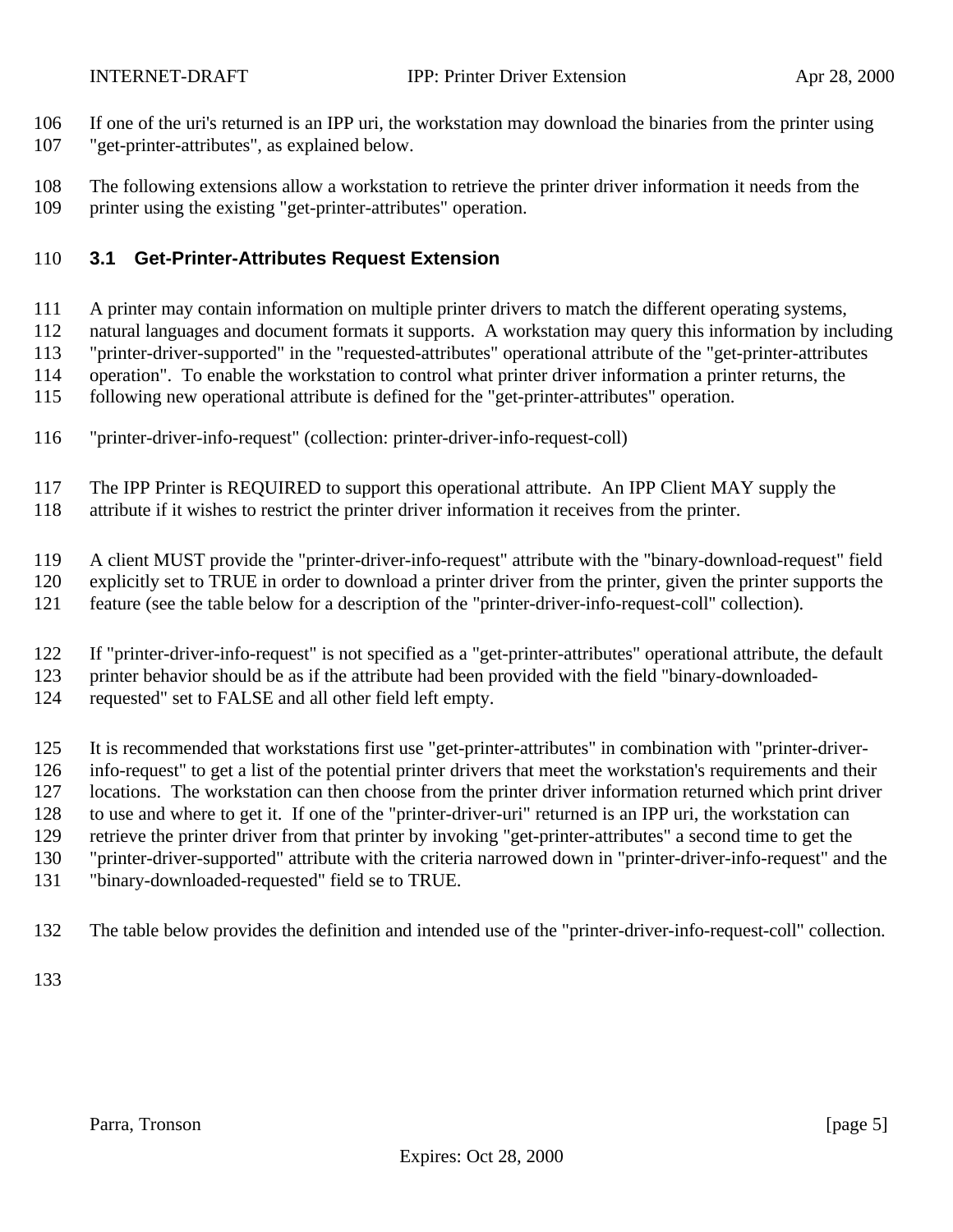| <b>Member attributes of the</b><br>"printer-driver-info-request-coll"<br>collection | <b>Comment</b>                                                                                                                                                                                                                                                                                                                                     |
|-------------------------------------------------------------------------------------|----------------------------------------------------------------------------------------------------------------------------------------------------------------------------------------------------------------------------------------------------------------------------------------------------------------------------------------------------|
| os-type-requested (1setOf type3 keyword)                                            | OPTIONAL. If present, this field instructs the printer to only<br>return information on printer drivers that support the<br>specified operating systems. If not present, the printer does<br>not filter the information it returns based on operating<br>systems supported.                                                                        |
| document-format-requested (1setOf<br>mimeMediaType)                                 | OPTIONAL. If present, this field instructs the printer to only<br>return information on printer drivers that support the<br>specified document formats. If not present, the printer does<br>not filter the information it returns based on document format<br>supported.                                                                           |
| natural-language-requested (1setOf<br>naturalLanguage)                              | OPTIONAL. If present, this field instructs the printer to only<br>return information on printer drivers that support the<br>specified natural languages. If not present, the printer does<br>not filter the information it returns based on natural language<br>supported.                                                                         |
| Compression-requested (1setOf type3<br>keyword)                                     | OPTIONAL. If present, this field instructs the printer to only<br>return information on printer drivers that use the specified<br>compressions. If not present, the printer does not filter the<br>information it returns based on compression supported.                                                                                          |
| binary-download-requested (boolean)                                                 | OPTIONAL. If set to TRUE, this field instructs the printer<br>to download the binary files associated with all the printer<br>drivers that match the criteria specified in this collection<br>value. If this field or the "driver-info-request" operational<br>attribute is not present, the printer behaves as if this value<br>was set to FALSE. |

#### 134

### 135 **3.2 Get-Printer-Attributes Response Extension**

136 A new printer-description-attribute is defined for printers to provide printer driver information to interested 137 workstations. This section defines the syntax and semantics of this new attribute.

138 "printer-driver-supported" (1setOf printer-driver-supported-coll collection)

139 Each value of this REQUIRED attribute MUST refer to one and only one set of printer driver files, even if

- 140 the printer driver files may be downloadable from multiple locations.
- 141 The following table describes the "printer-driver-supported-coll" collection.

Parra, Tronson [page 6]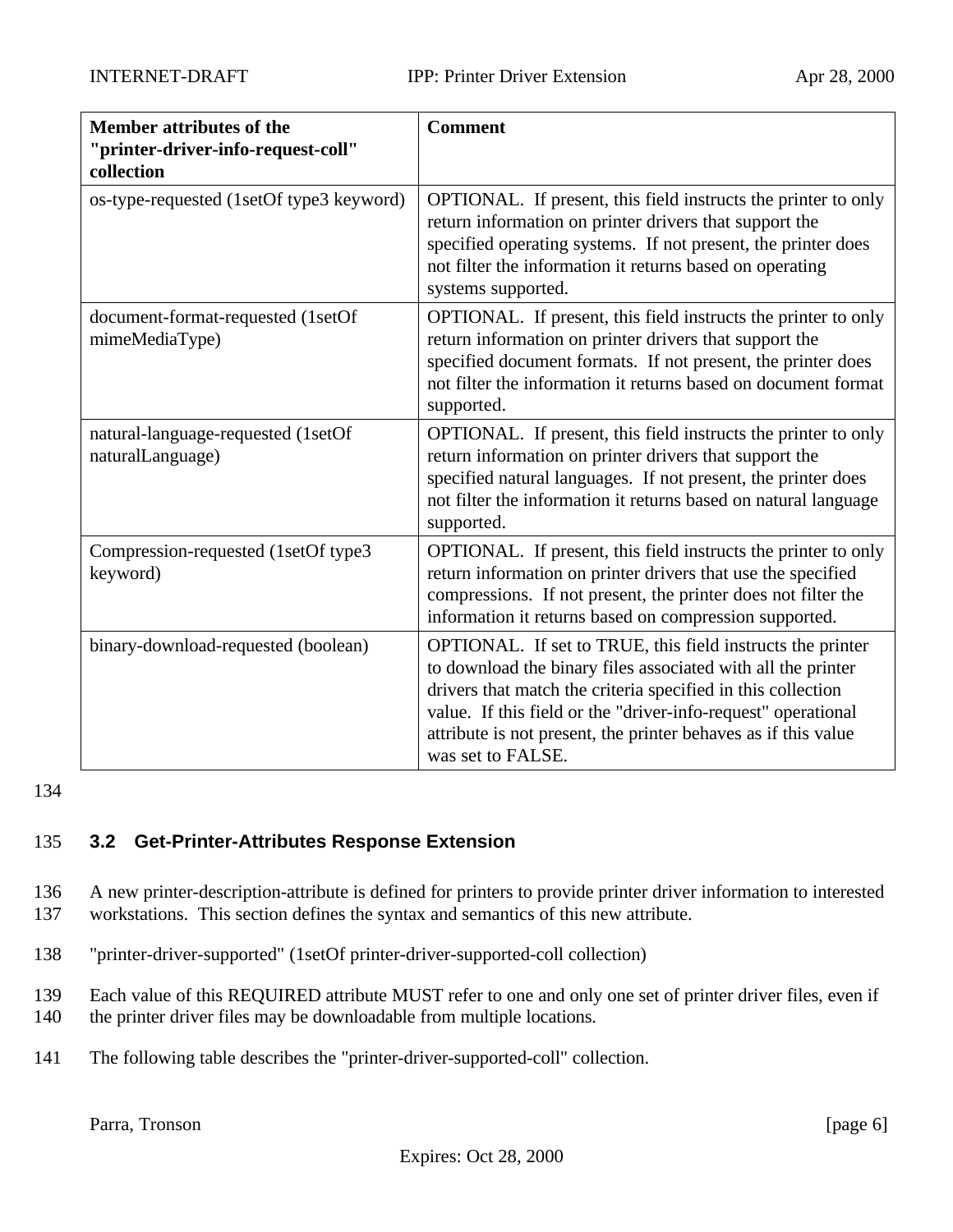| <b>Member attributes of the</b><br>"printer-driver-supported-coll"<br>collection                                               | <b>Comment</b>                                                                                                                                                                                                                                                                                                                                                                                                                                                         |
|--------------------------------------------------------------------------------------------------------------------------------|------------------------------------------------------------------------------------------------------------------------------------------------------------------------------------------------------------------------------------------------------------------------------------------------------------------------------------------------------------------------------------------------------------------------------------------------------------------------|
| printer-driver-uri (1setOf uri)                                                                                                | OPTIONAL. The uri of the different repositories whence the<br>printer driver may be downloaded. Examples of url types that<br>may be found here are ftp, http, and ipp. If this field is not<br>present, the workstation will have to prompt the user for the<br>location of a printer driver repository.                                                                                                                                                              |
| os-type-supported (1setOf type3 keyword)                                                                                       | REQUIRED. The operating system types supported by this<br>printer driver.                                                                                                                                                                                                                                                                                                                                                                                              |
| document-format-supported (1setOf<br>mimeMediaType)                                                                            | REQUIRED. The document formats supported by this<br>printer driver.                                                                                                                                                                                                                                                                                                                                                                                                    |
| natural-language (naturalLanguage)                                                                                             | REQUIRED. The natural language used by this printer<br>driver's UI.                                                                                                                                                                                                                                                                                                                                                                                                    |
| compression (type3 keyword)                                                                                                    | REQUIRED. The mechanism used to compress the printer<br>driver binary files. All files needed for the installation of a<br>printer driver MUST be compressed into a single file.                                                                                                                                                                                                                                                                                       |
| driver-install-name (name(MAX))                                                                                                | REQUIRED. This name by which the printer driver will be<br>installed on the workstation. This is also the name that<br>identifies this printer driver in an .inf file.                                                                                                                                                                                                                                                                                                 |
| binary-file (octetString)<br>Note: An exception to the 1024 maximum<br>value length limit is made for this attribute<br>field. | OPTIONAL. This field contains the compressed binary files<br>that comprise this printer driver. It MUST be present if the<br>"printer-driver-uri" field in this collection value included an<br>IPP uri. This field MUST only be returned in the result of a<br>get-printer-attributes operation if the request contains a<br>"printer-driver-request" operational attribute and the<br>"download-binary" field in that attribute is present and its<br>value is TRUE. |

142 The "printer-driver-supported" printer description attribute MAY be preset at manufacturing time or set via

143 the IPP set-printer-attribute operation or through administrative means outside the scope of IPP.

## 144 **4 Encoding of the Operation Layer**

145 This extension uses the operation layer encoding described in [ipp-pro]. The 'collection' is a new IPP 146 attribute syntax described in [ipp-coll].

# 147 **5 Encoding of Transport Layer**

148 This extension uses the transport layer encoding described in [ipp-pro].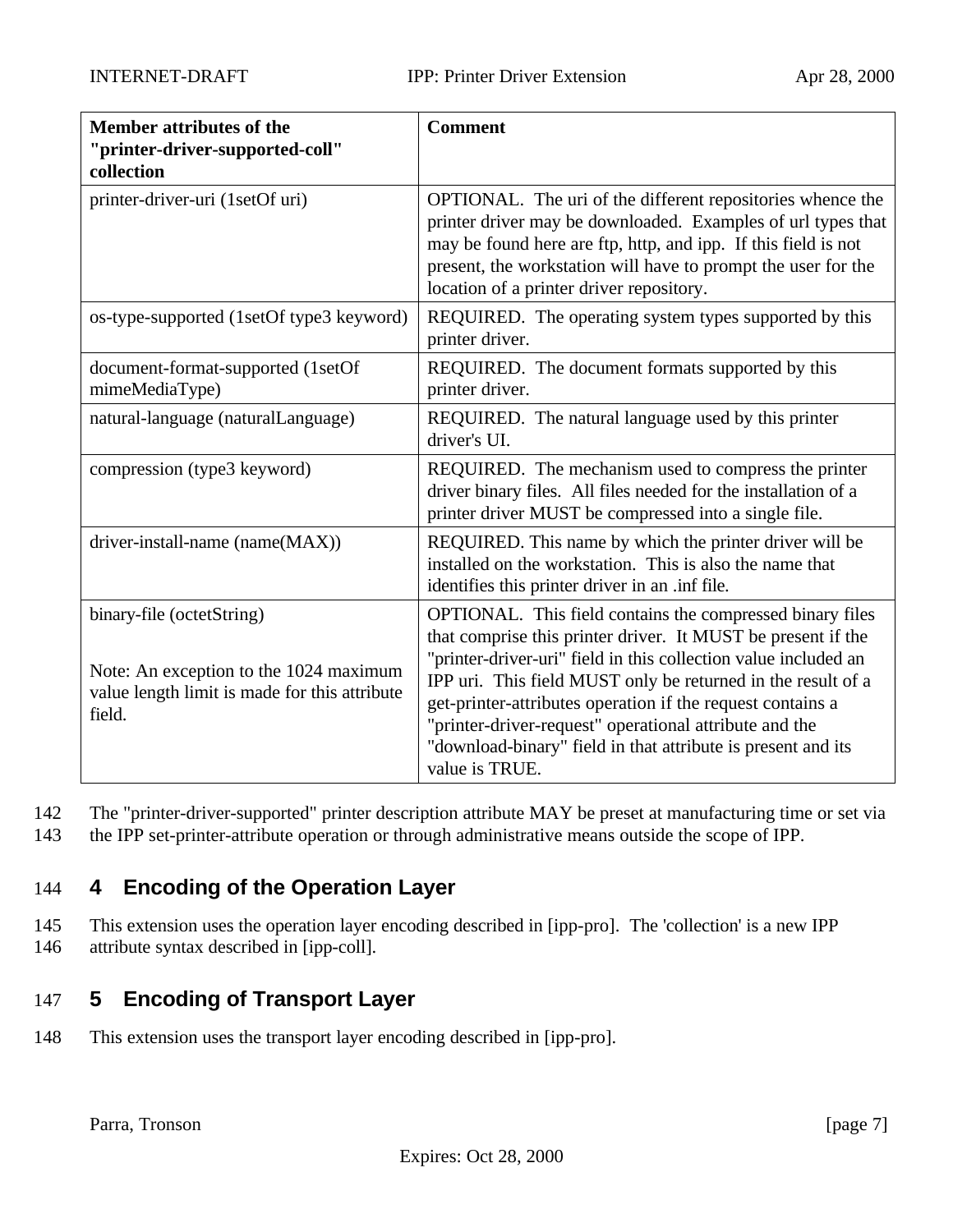## **6 IANA Considerations**

There are no additional IANA consideration to those already addressed IPP.

## **7 Internationalization Considerations**

The definition

## **8 Security Considerations**

The IPP Model and Semantics document [ipp-mod] discusses high level security requirements (Client

Authentication, Server Authentication and Operation Privacy). Client Authentication is the mechanism by

which the client proves its identity to the server in a secure manner. Server Authentication is the mechanism

by which the server proves its identity to the client in a secure manner. Operation Privacy is defined as a

mechanism for protecting operations from eavesdropping.

 Only operators of a printer should be allowed to set the "printer-driver-supported" attribute and only users of the printer should be allowed to query that information.

| 9<br>161 | <b>References</b> |
|----------|-------------------|
|----------|-------------------|

- 
- [ipp-coll]

| 164 | deBry, R., , Hastings, T., Herriot, R., "Internet Printing Protocol/1.0 & 1.1: collection attribute                  |
|-----|----------------------------------------------------------------------------------------------------------------------|
| 165 | syntax", <draft-ietf-ipp-collection-00.doc>, work in progress, September 9, 1999.</draft-ietf-ipp-collection-00.doc> |

[ipp-mod]

| 167 | R. deBry, T. Hastings, R. Herriot, S. Isaacson, P. Powell, "Internet Printing Protocol/1.0: Model and |
|-----|-------------------------------------------------------------------------------------------------------|
| 168 | Semantics", <draft-ietf-ipp-model-v11-06.txt>, March 1, 2000.</draft-ietf-ipp-model-v11-06.txt>       |

[ipp-pro]

| 170 | Herriot, R., Butler, S., Moore, P., Tuner, R., "Internet Printing Protocol/1.1: Encoding and |
|-----|----------------------------------------------------------------------------------------------|
| 171 | Transport", draft-ietf-ipp-protocol-v11-05.txt, March 1, 2000.                               |

[rfc2026]

S. Bradner, "The Internet Standards Process -- Revision 3", RFC 2026, October 1996.

#### [rfc2616]

 R. Fielding, J. Gettys, J. Mogul, H. Frystyk, L. Masinter, P. Leach, T. Berners-Lee, "Hypertext Transfer Protocol - HTTP/1.1", RFC 2616, June 1999.

### **10 Author's Addresses**

- Hugo Parra
- Novell, Inc.

Parra, Tronson [page 8]